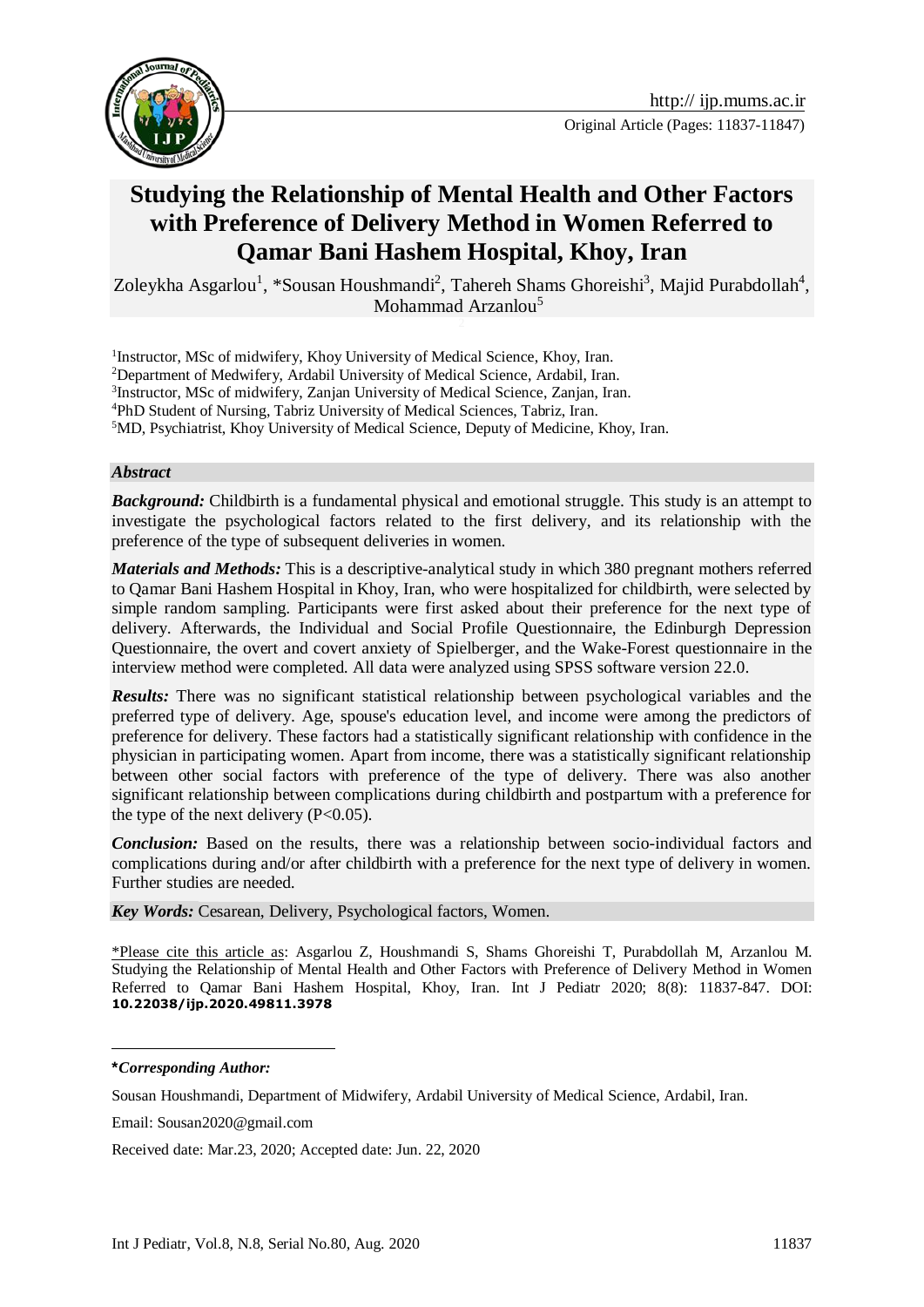# **1- INTRODUCTION**

 Pregnancy and childbirth are natural physiological processes, and dramatic and important events in the lives of every woman and her family (1). Childbirth has been one thought of as a blessing from heaven on the planet for humankind, and it has always been so, ever since the birth of man. But with the advances in science and technology in recent decades, humans have achieved new ways with which they can help with surgery, in cases where the mother's or fetus's life was in danger. Caesarean Section (CS) has been introduced in clinical practice as a lifesaving method for mother and the fetus. The practice of cesarean section should, as a rule, be limited to cases where delivery via the natural canal is not possible or has serious risks for the fetus and/or mother. Therefore, the use of caesarean section is limited and specific, and not the preferred method for delivery; because, like every other surgery, it involves many complications and risks for the mother and the baby (2).

Reports show that there are more than 6.2 million unnecessary cesareans performed annually in the world (3). Also, the results of studies show that the prevalence of cesarean section is estimated to be 49% in Iran (4). In the past few years, cesarean section at the request of the mother has become a controversial topic in clinical midwifery. This type of delivery is defined as that of primary cesarean section in accordance with the mother's request, in the absence of medical and midwifery indications (5, 6). Cesarean delivery at the mother's request amounts to about 4 to 18 percent of total cesarean section; however, the validity of this estimate is uncertain (7). The number of cesarean section deliveries is increasing, despite being unrelated to the increased mortality rate of the perinatal period. However, it can itself increase the risk of complications such as maternal mortality, urinary tract damage, and hysterectomy (8, 9). This is not to mention that the duration of hospitalization and downtime (before returning to normal life) are more in cesarean section. Moreover, natural delivery involves lower blood loss, there are no risks associated with anesthesia, the rate of using Antibiotics is less, feelings of satisfaction and power of the mother and the pleasure of being a mother, reducing the respiratory problems of the baby following the contraction of the baby's chest and quicker intercourse between mother and baby are other benefits of natural childbirth (10).

Throughout the process of labor, women gain valuable experiences that will always remain with them throughout their lives (11, 12). A mother's satisfaction from the experience of childbirth, as much as before, is a determinative factor in her decision on the type of her next delivery (13). The experience of delivery, especially its type, is essential in determining the preference of women for the type of delivery in later pregnancies (14, 15). To develop a standard assessment method, our understanding of the role of women's preferences is limited. A study by Doering et al. (1980) shows that, in addition to the physiological aspects of pregnancy and birth, there are also unique psychosocial and psychosexual aspects in the life of women, which must be considered in selecting the type of delivery (16). The most important determinative of childbearing satisfaction is having individual control (17). Health beliefs or inhibition in beliefs of a person mean whether her health is affected by internal (individual) or external (influential or affluent) factors. The internal status of health inhibition has a relationship with the knowledge and attitude, psychological status, health behaviors and health condition (7). Currently, health beliefs are identified as effective factor in the development of health behaviors, therapeutic capacity and explanation of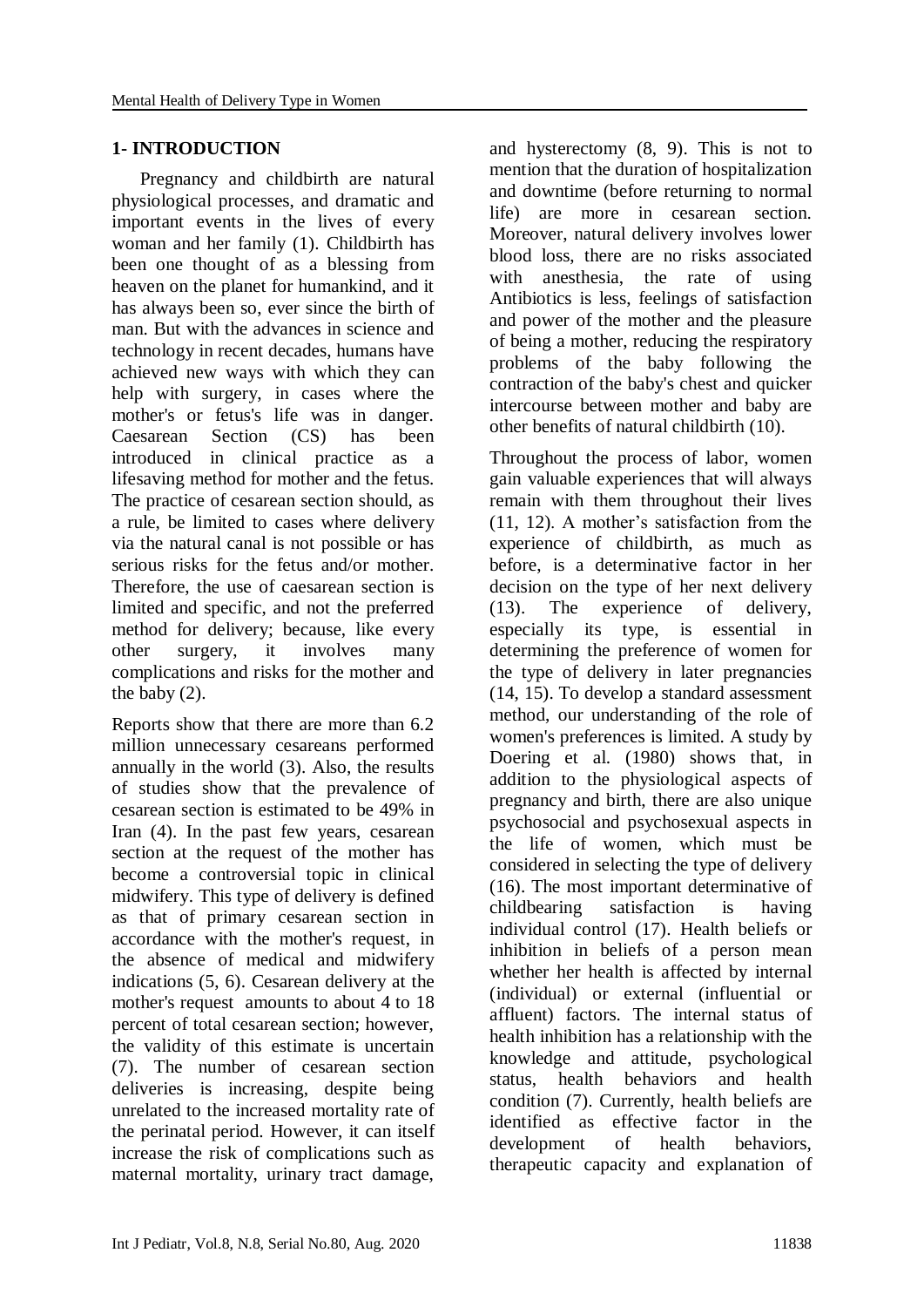health problems (7, 13). In personality psychology, health beliefs indicate individual beliefs of a person in controlling events and/or factors that affect health (18). These might include the degree of an individual's belief in the fact that her internal factors and behaviors are responsible for her illness and health, in the fact that her health is affected by other people, and the fact that her health is governed by fortune, luck and destiny (19, 20). Several studies have shown that the perception of individual control during childbirth is essential for the satisfaction of delivery (16, 21-26). Although pain management is the best short-term solution to provide a better experience of delivery for women, having individual control provides long-term benefits (24). If women actively participate in pain management, they will feel empowered and experience their individual control (27).

Today, women's mental health is considered to be as important as their physical well-being (28). Psychological factors are considered to be essential factors in promoting mental health. According to the definition of the World Health Organization (WHO), mental health is "a state of complete physical, mental and social well-being, and not just a lack of disease". This is achieved by promoting health, preventing mental disorders, and treating and rehabilitating people with psychological problems. A mentally healthy individual realizes her potentials, can cope with natural stresses, work usefully and efficiently, and help herself and her community (28). In addition, researchers and physicians have described the fear of childbirth as a highly contributive subgroup of pregnancy anxiety (29). Women's fears and their attitude toward giving birth might be influenced by receiving maternal care and birth outcomes (28). The negative experiences of women from childbirth are associated with severe psychological

problems, such as the postpartum depression symptoms (30, 31) and other post-mortem disorders and injuries (32), as well as the relationship between the mother and the infant (33). A Negative experience can further reduce the number of births or a longer interval between two pregnancies (34, 35). On the other hand, interpersonal trust is one of the key contributive factors in the physicianpatient relationship. Lack of confidence in the physician produces a deeply negative feeling in the patient and is likely to affect the patient's behavior (36). Interpersonal communication between patients and physicians is a key in providing high quality care. This relationship is also influenced by the patient's satisfaction of the treatment and outcome of health care (37-40). Considering the importance of this issue and lack of relevant studies on the psychological factors related to the preference of delivery type in Iranian women, the present paper is conducted based on the studies by the researcher to investigate the psychological and individual factors effective on the choice of delivery method in women living in Khoy city, Iran.

# **2- MATERIALS AND METHODS**

# **2-1. Study design and population**

 The present paper is of a descriptive correlational type with an analytical approach. This study was performed on 380 women admitted in the postpartum section of Qamar Bani Hashem Hospital in Khoy, affiliated to Urmia University of Medical Sciences, Iran. Samples were randomly selected based on the eligible visitor statistics of 3 months before in postpartum section and the calculated sample size.

## **2-2. Inclusion and exclusion criteria**

Criteria for entering the study included primigravida women diagnosed by ultrasound who consented to participate in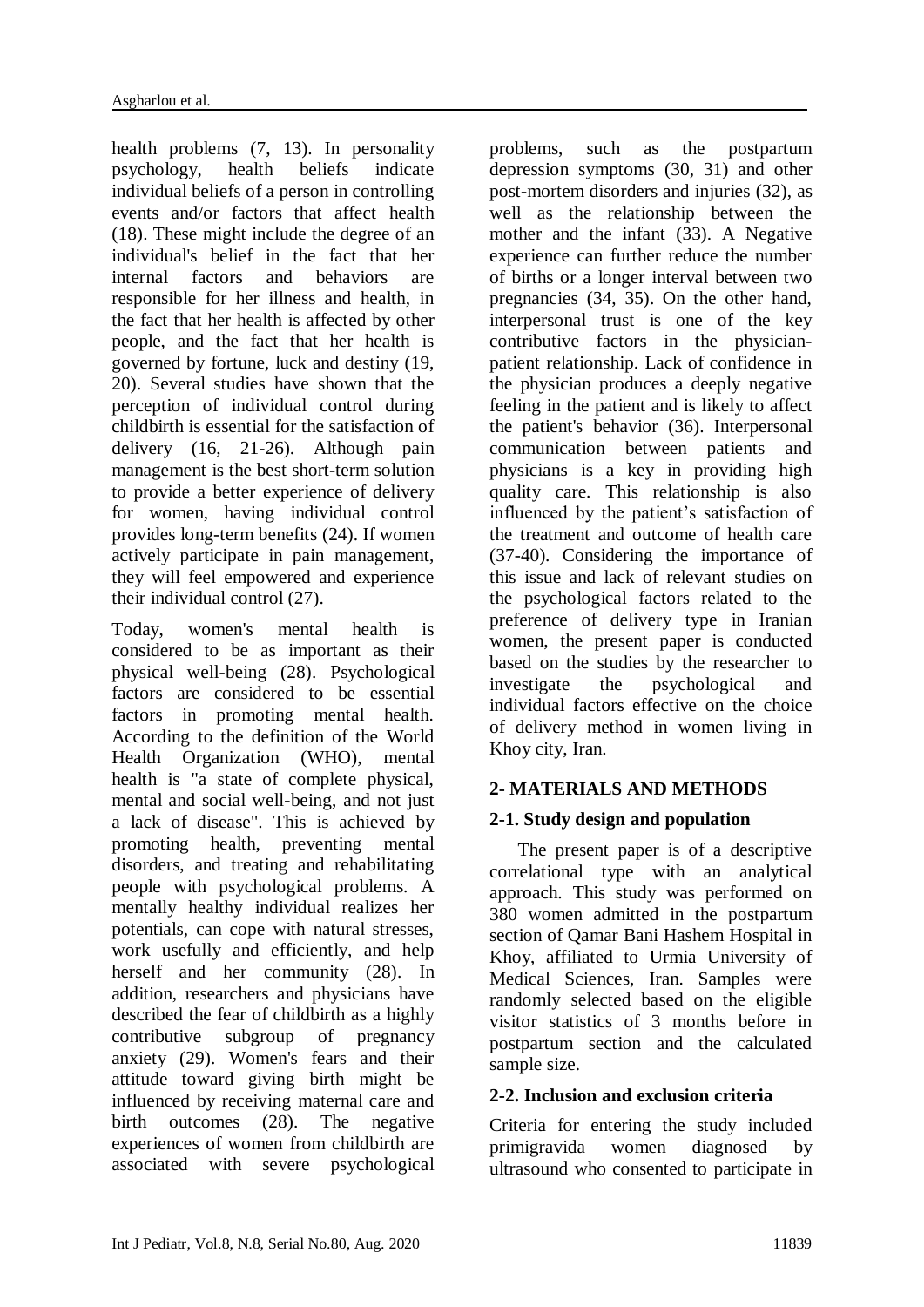the study, having a minimum age of 18 and a maximum of 35 years, having at least a third grade of middle school, having no history of divorce and infertility, living with their legal spouse, no use of tobacco. addictive and hypnotic drugs, not employed in tedious and long shifts, and the absence of severe stressful events such as accidents, separation, or death of loved ones in the last 6 months. Exclusion criteria included severe stress during the study, diagnosis of fetal problems and abnormalities throughout the study, diagnosis of maternal or fetal complications, the need to perform a specific type of delivery, problems and diseases that keep the patient from continuing the study, the mother's reluctance or the husband's opposition to continuing to participate in the study, and pre- or post-term delivery.

# **2-3. Methods**

After explaining the goals of the study and obtaining written consent, eligible people completed the questionnaire. The participants were later admitted to the health center for further care after 8 weeks from childbirth.

# **2-4. Measuring tools**

In this research, variables such as age of the mother and the husband, their age at the time of marriage, their education level and type of job, the affording living expenses, etc. were investigated by a socio-demographic questionnaire. Multidimensional Health Locus Control (MHLC) was used to measure health beliefs. The MHLC scale includes three components with six Likert criteria and includes (IHLC) HLC Internal, (PHLC) HLC Powerful Others and (CHLC) HLC Chance which measures the internal health of people. This questionnaire consisted of A and B forms, and all of the items had six options with scores from 1 to 6. Consequently, an individual score varied from 6-36 for each item and which were

not added together and were estimated independently. This questionnaire was completed within 8 weeks after delivery by the participants. Regarding the validity of Form B, simultaneous validation methods, content, and especially the structure were used according to many studies conducted in other countries. The content reliability was determined based on the recommendations of researches and studies. Cronbach's alpha coefficient for Internal, Powerful Others and Chance components in Form B is 0.70, 0.75, and 0.69, respectively (41). Except for the questionnaire of preference for the next type of delivery and the questionnaire of individual social characteristics, other tools are standard and have been used in Iran as well (42-44). These two questionnaires were referred to ten faculty members to determine the validity of the content and after collecting their reviews, the necessary corrections were made based on the feedback received. The Wake-Forest questionnaire was also used to measure the trust in the physician, which consists of eleven questions with five Likert with scores of 1 (completely disagree) to 5 (completely agree).

This questionnaire assesses the patient's trust in the physician (45). It has three dimensions of: the trust and confidence in the physician, self-confidence of the physician in their knowledge and skills, and confidentiality and reliability of information received by the physician. In calculating the scores, items 1, 4, 7, and 11 are estimated in reverse (46). The scores from this questionnaire were collected for each individual physician and expressed as a percentage from zero to 100% and an average scores for each scale. Higher scores indicated more trust (46, 47). The questionnaire was completed by participants during 6 to 8 weeks after delivery. In the present study, by performing pre- and post-examination on 30 people, the reliability of the two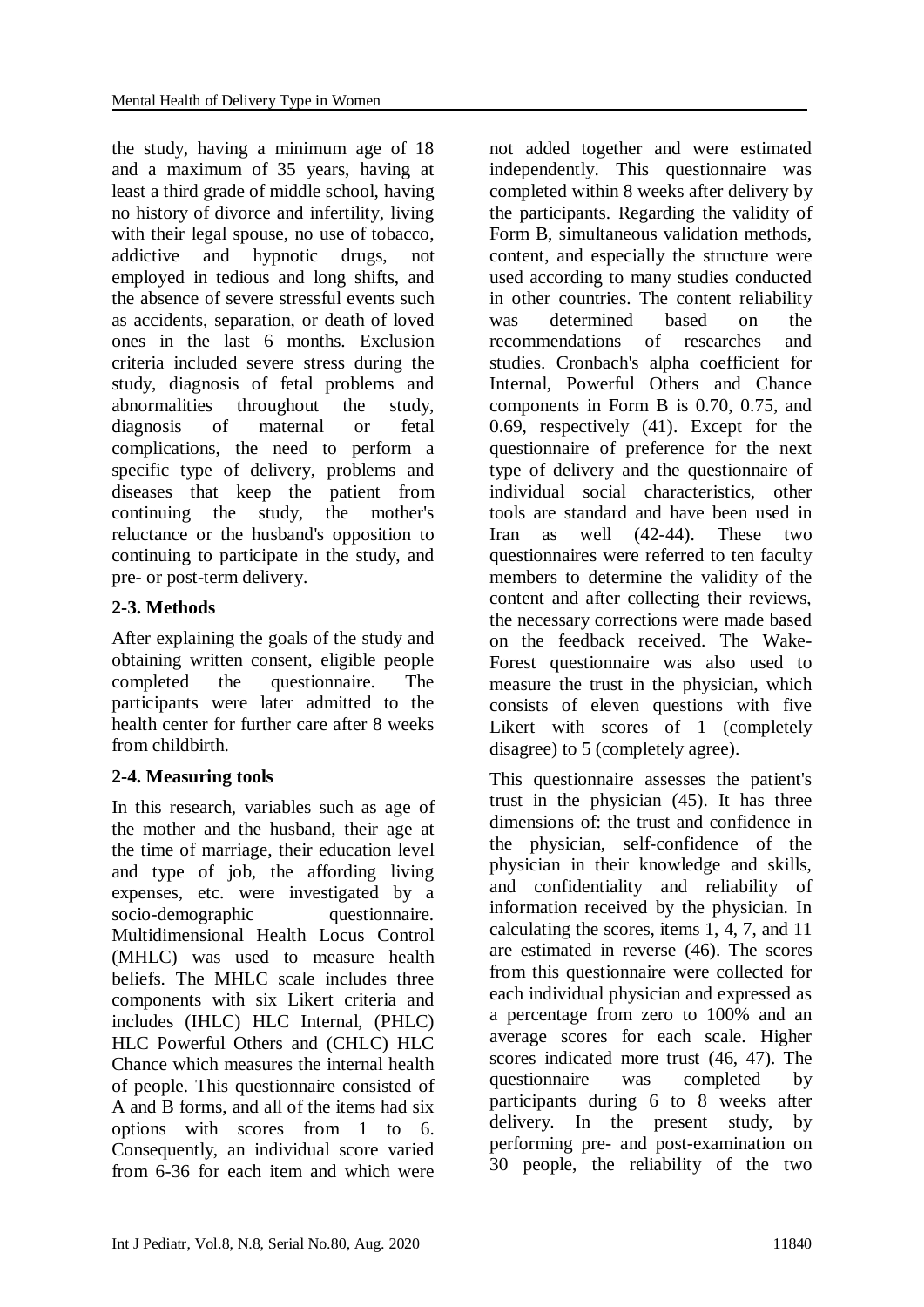dimensions of reproducibility and internal coherence was determined. The confidence interval was 95% and Cronbach's alpha coefficient  $0.71$  ( $\alpha$  = 0.71) for the physician confidence measured in the ref questionnaire. The validity of this study is standard and has been used before in Iran (48).

### **2-5. Ethical consideration**

The ethical considerations observed in this study are: obtaining a license from the ethics committee of Tabriz University of Medical Sciences to the code number of ethics and obtaining a letter of introduction from the Tabriz School of Midwifery Nursing, introducing the study and researchers to the officials of Qamar Bani Hashem Hospital in Khoy, and obtaining permission to conduct research in that center. The researcher himself introduced to the participants and explained the research objectives, and obtained their written consent and assured them of the confidentiality of patients' information.

#### **2-6. Data Analyses**

In order to achieve the results of the research, the questions of the questionnaire were first coded and then entered into the computer by SPSS software version 22.0 and analyzed with the same software using descriptive and inferential statistics. Descriptive statistics, including mean (standard deviation) and frequency (percentage) for quantitative and qualitative variables, were used to describe individual-social characteristics, Edinberg's depression, Spielberger's anxiety, REF, and the multifaceted scale of the Health Control Center. The normality of quantitative data was examined using Skeweness and Kurtosis tests, where all variables were normal. P-value  $\langle 0.05 \rangle$  was considered significant.

#### **3- RESULTS**

 The mean age of the participants was 24.24  $\pm$  5.1 years. Most of the patients were housewives (89.2%) and had secondary education (38.4%). Also, the majority of their spouses had nongovernmental employment (57.1%) and secondary education (31.3%). The majority of participants lived in their own house, and 68 percent said their income was adequate (Table.1).

| Individual social characteristic | Number (percent) | Individual social characteristic<br>Number (percent) |           |  |  |
|----------------------------------|------------------|------------------------------------------------------|-----------|--|--|
| Education                        |                  | Occupation                                           |           |  |  |
| The Junior School                | 146(38.4)        | Housewife                                            | 339(89.2) |  |  |
| The high School                  | 134(35.3)        | Student                                              | 23(6.1)   |  |  |
| Higher                           | 100(26.4)        | Employed<br>16(4.2)                                  |           |  |  |
| Earnings                         |                  | Are you satisfied with your housing situation?       |           |  |  |
| Less than the limit              | 117(30.8)        | Totally satisfied                                    | 110(28.9) |  |  |
| Limit                            | 261(68.7)        | Fairly satisfied                                     | 184(48.4) |  |  |
| More than the limit              | 2(0.5)           | Indifferent                                          | 16(4.2)   |  |  |
| Spouse's Occupation              |                  | Fairly dissatisfied                                  | 42(11.1)  |  |  |
|                                  |                  | Absolutely dissatisfied                              | 28(7.4)   |  |  |
| Worker                           | 87(22.9)         | Spouse's education                                   |           |  |  |
| Employed                         | 56(14.7)         | Illiterate                                           | 16(4.2)   |  |  |
| Free                             | 217(57.1)        | Primary                                              | 76(20)    |  |  |
| Student                          | 6(1.6)           | Junior school                                        | 81(21.3)  |  |  |
| Other                            | 14(3.7)          | High school                                          | 119(31.3) |  |  |
| Type of residence                |                  | Higher                                               | 88(23.2)  |  |  |
| Rented                           | 117(30.8)        | Age                                                  |           |  |  |
| Personal                         | 261(68.7)        | Mean (standard deviation)                            |           |  |  |
| Other                            | 2(0.5)           | 24.24(5.10)                                          |           |  |  |

**Table-1:** Individual Social Characteristic of Participants.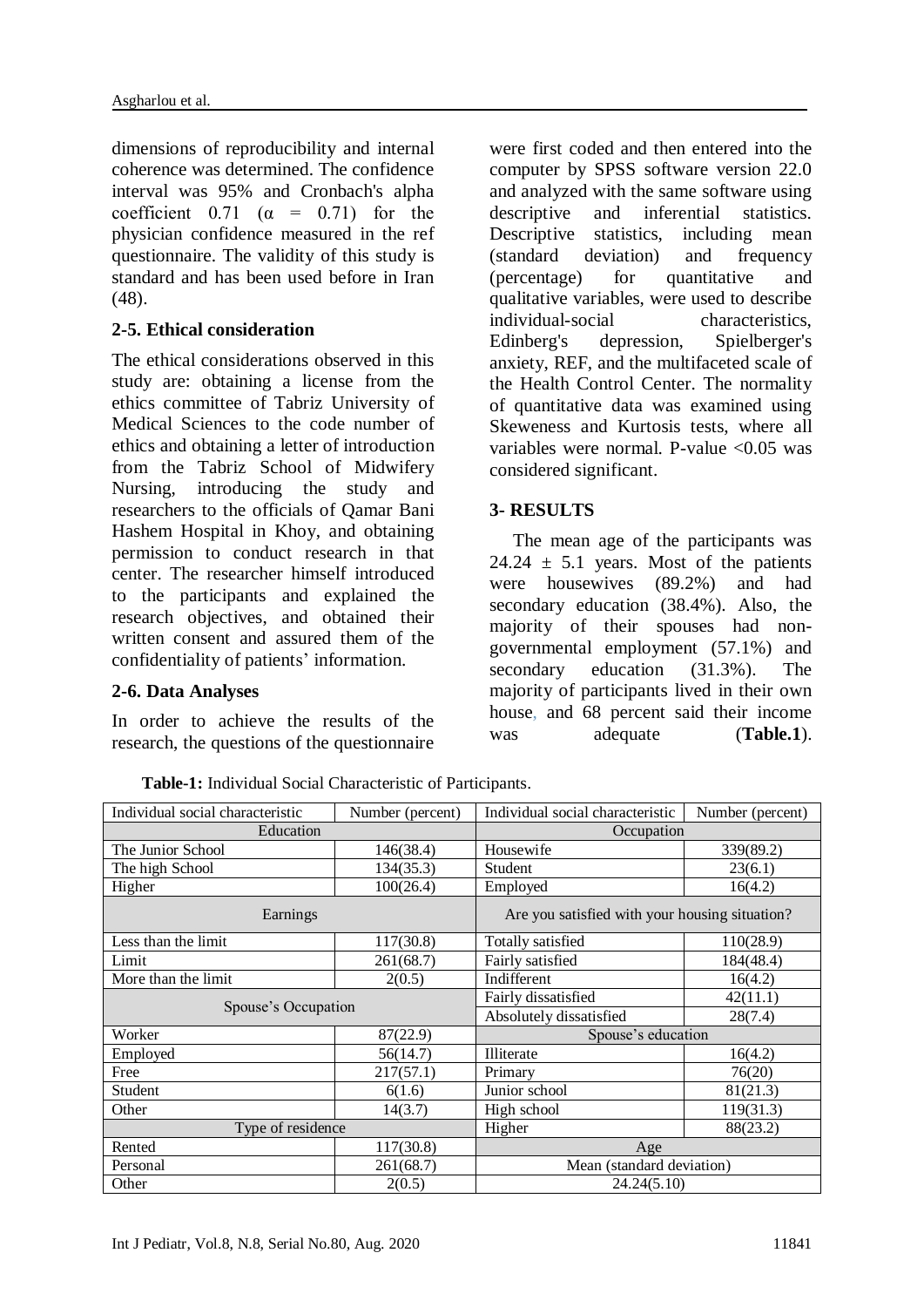The results of the Spearman correlation test showed that the average score of trust in the physician was 21.96 (SD=5.76) from the achievable score of 5-50. The statistical test showed no statistically significant relationship between the preference of delivery type and the rate of confidence in the physician. Moreover, the

results indicated that the average score of internal health was 139.43 (SD=29.85) from the achievable score of 5-180. The statistical test showed significant relationship between the preference of delivery type and internal health score (**Table. 2**).

**Table-2:** Relationship between Psychological Variables, with the Preferred Method of Delivery for Women Participating.

| <b>Variables</b> | Preference for delivery type |                    |         |  |
|------------------|------------------------------|--------------------|---------|--|
|                  | Mean $(SD)$                  | $\beta$ (95% CI)   | P-value |  |
| Trust the doctor | 21.96 (5.76)                 | $0.14(1.67-0.80)$  | 0.42    |  |
| Inner health     | 139.43(29.85)                | $-0.02(1.19-0.79)$ | 0.81    |  |

SD: Standard deviation, CI: Confidence Interval.

Regarding the relationship between individual social factors and the preference of delivery type, the results showed that there was a statistically significant relationship between age, level of education, occupation, spouse's education, spouse's occupation, and the type of housing with the preferred type of delivery. Among these data, age, spouse's education, income were the predictors of

the preference for delivery type (**Table. 3**). In this study, the variables that were statistically significant in the analysis of one variable with the preference type of delivery were entered into the regression test. Among these data, age, spouse's education, and the amount of income were the component of the predictive factors of preference of delivery method (**Table. 3**).

**Table 3.** Estimation of Linear Regression Coefficient for Predictive Factors Underlying Preference for Delivery Type.

| Variables             |                     | Regression  | 95% CI  |         | The possibility |
|-----------------------|---------------------|-------------|---------|---------|-----------------|
|                       |                     | coefficient | Minimum | Maximum | of significant  |
| Age                   |                     | 0.95        | 0.90    | 0.99    | 0.02            |
|                       | Spouse's education  |             |         |         | < 0.001         |
| Spouse's<br>education | Illiterate          | 3.91        | 1.13    | 13.55   | 0.001           |
|                       | Primary             | 5.53        | 2.46    | 12.42   | 0.03            |
|                       | Junior school       | 3.34        | 1.60    | 6.99    | < 0.001         |
|                       | High school         | 2.66        | 1.43    | 4.97    | < 0.001         |
|                       | Higher              |             |         |         |                 |
| Earnings              | Earnings            | < 0.001     |         |         |                 |
|                       | Less than the limit | 0.86        | 0.03    | 21.82   | 0.92            |
|                       | Limit               | 0.64        | 0.08    | 53.72   | 0.64            |
|                       | More than the limit |             |         |         |                 |

CI: Confidence Interval.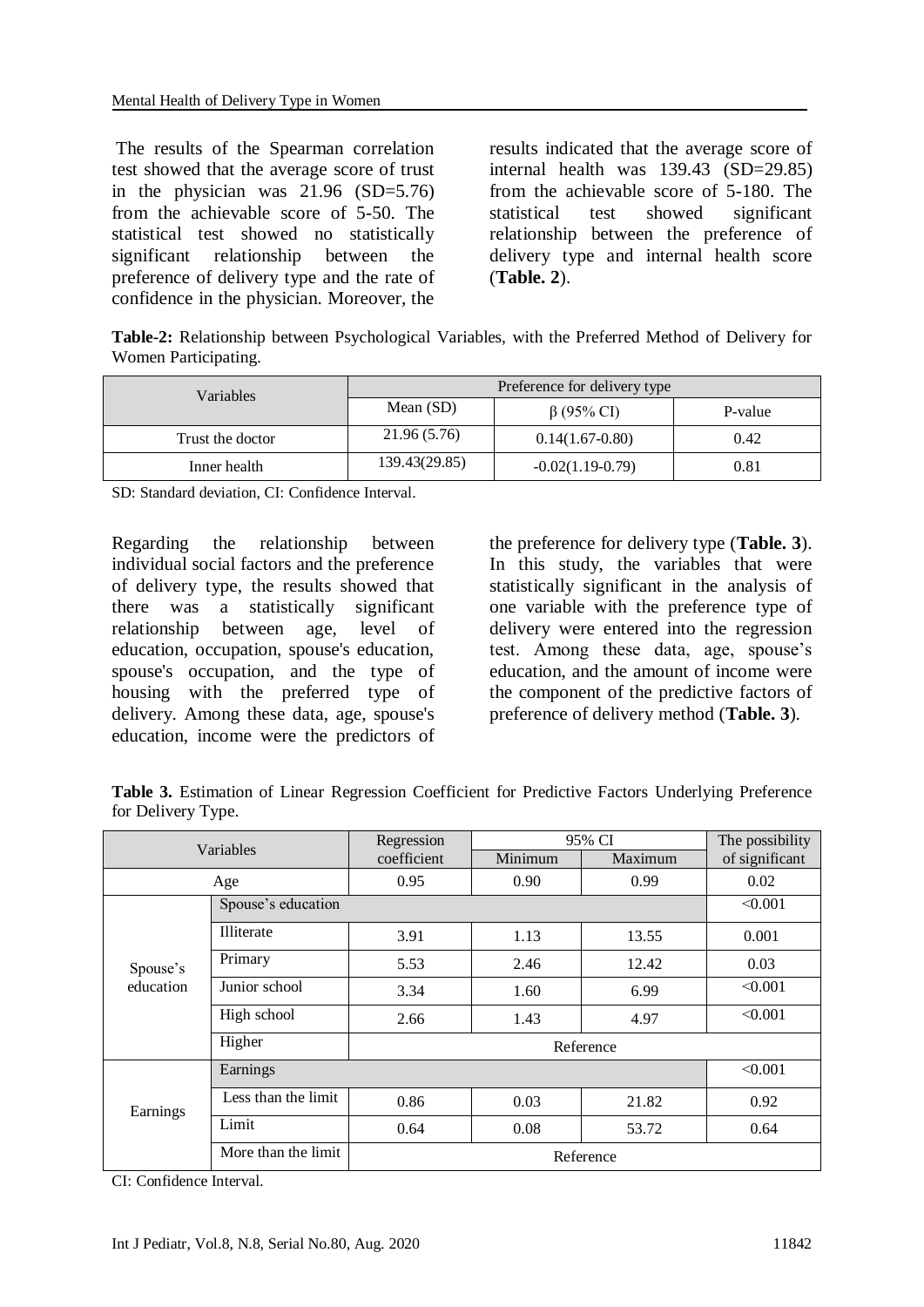# **4- DISCUSSION**

 In the present study, the psychological and individual factors concerning the birth of the first child and their relationship with the preference of the next type of delivery were studied in the women referred to Qamar Bani Hashem Hospital in Khoy, Iran. The findings of the study indicated that there was no statistically significant relationship between the preference of delivery type and the confidence in the respective physician. The researchers did not find a study in the literature review that had examined the level of trust of women in their doctors who assisted delivery; yet it seems that cultural differences in women living in other geographic regions might lead to different results from the present study. The findings of the study by Mollison et al. (2005) indicated that there was no correlation between cesarean section and the type of delivery for the next childbirth. It was mentioned that determining a negative relationship between cesarean deliveries and subsequent pregnancy requires more research (49).

Also, in the study of Kjerulff et al. 2013, no significant relationship was found between the type of delivery at the present time and the next (50). The results of this study also showed that there was no statistically significant relationship between the preference of delivery type and internal health score. Wiklund et al. showed a statistically significant relationship between health and type of delivery, which is not consistent with the present study (7). The reason might be that the present study targeted mothers who have stated their health as a factor in their choice of the type of delivery, and also the place study. A study by Chen et al. (2006) found that midwifery interventions and pregnancy problems in the first delivery were

associated with an increase in surgery in the second pregnancy (51-53). A study by Pang et al. in 2008 showed that one quarter of the participants had a tendency to change their delivery type after birth of their first child. The study also found a significant relationship between cesarean deliveries and maternal anxiety (54). In a study by Chalmers et al., in 2010, the results showed that women who underwent cesarean section received more interventions, and the results were preferred by parents (55). The findings related to individual social factors and the preferred type of delivery showed that there was a statistically significant relationship between age, education level, occupation, spouse's education, spouse's job and type of residence with the preferred type of the next delivery. It was observed that higher age, level of education, level of education of the spouse, the type of residence and spouse's employment increases the demand for delivery of cesarean section.

Mancuso et al. determined the labor, individual and social factors affecting women's preference for a normal delivery or cesarean section. They found a significant relationship between age and education level with the preferred method of the next delivery, which is in agreement with the present study (26). The study of Shahbazzadegan et al. (2009) also showed that there was a significant relationship between education level and the type of future delivery, which is again in agreement with our study (56). The findings of Dadashi et al., 2013 indicated that individual factors such as income and education etc. are not related to the choice of delivery by cesarean section, and the main reason for choosing a delivery by cesarean section is mostly fear of pain during labor with natural delivery, which is not consistent with the results of our study (57). This is probably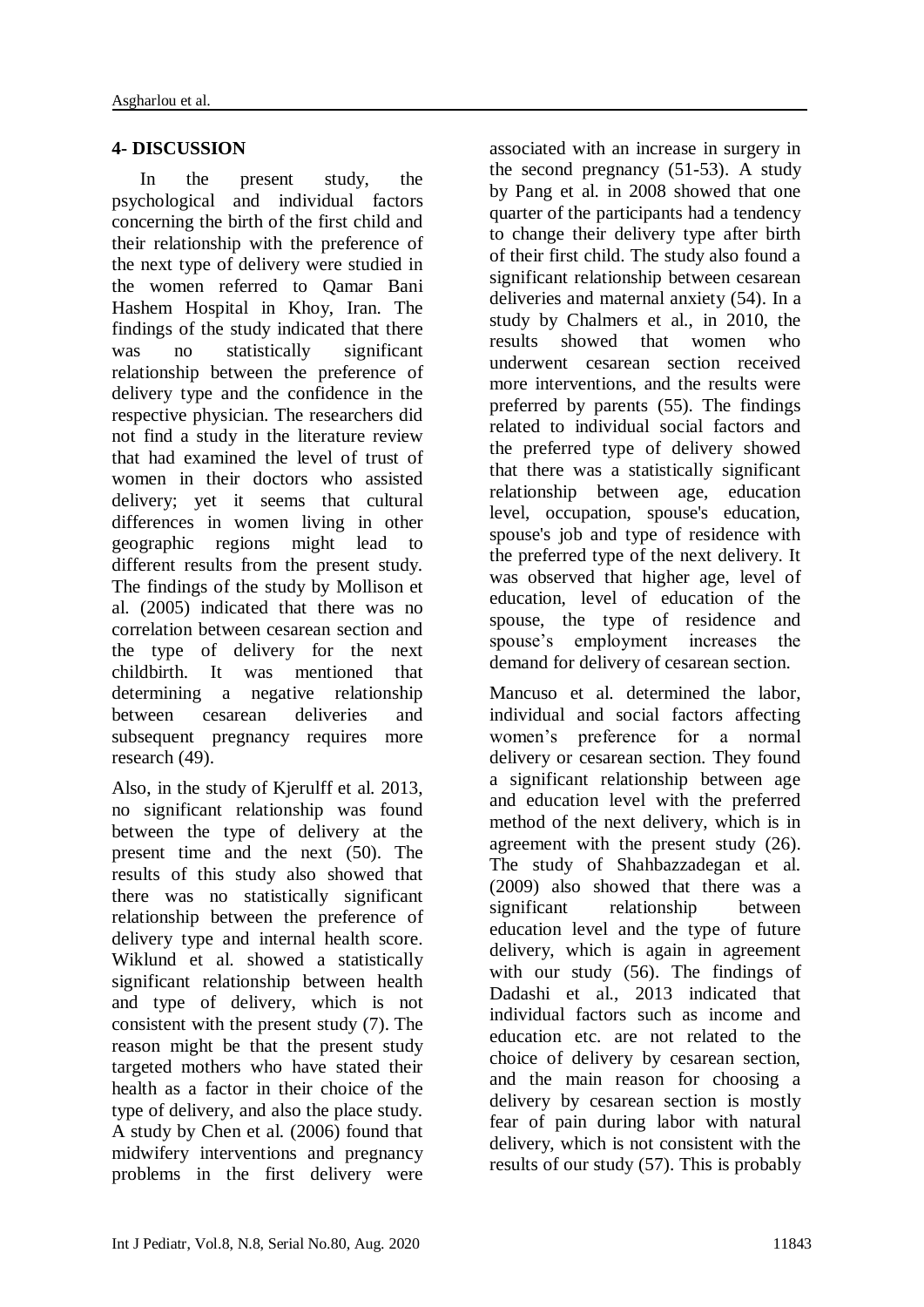due to the cultural differences between the studied samples; although several other studies have also shown that experience of pain during labor is effective in lower satisfaction from normal delivery (23, 24, 53, 58, 59).

# **4-1. Study Limitations**

This study, like other studies, included some limitations:

1. Because this research has been done on women in Khoy city, therefore, its results may not be generalized to the whole society.

2. Another limitation of this study is its cross-sectional nature that the relationships shown between psychological factors, the type of delivery and the individual-social characteristics are not necessarily indicative of a causal relationship.

3. Considering that in this study, sampling was conducted in an Azeri Language city; therefore, due to the cultural differences of society, the result of this study may not be generalized to mothers of other cities.

4. Due to the high prevalence of cesarean section in Iran and the results of this study, it seems that the lack of a private hospital in the city, and the concurrence of research implementation with the health promotion plan and barriers created in conducting cesarean section, according to the levels of individuals' earning have influenced the mothers' decision making. Therefore, it is suggested that this study be carried out with the same title in other cities of the country and its results should be compared with the present study, taking into account different cultural and climatic conditions.

## **5- CONCLUSION**

 No relationship was found between depression, anxiety, confidence in the physician, and beliefs about health with a preference for the next type of women's delivery. It was also found that there exists a relationship between some individual and social factors including age, level of education, job, spouse's education, spouse's job, type of residence, and preference for the type of subsequent childbirth of women. In addition, the choice of the next type of delivery for women can be affected by the level of complications during and/or after childbirth.

### **6- ACKNOWLEDGEMENT**

This study is the result of a master's thesis approved by Tabriz University of Medical Sciences, Aras Branch. Hence, the researchers thanked the deputy of Research and Technology University for the Financial Support, the personnel of the educational centers of Qamar-e-bani-Hashem Hospital in Khoy for the sincere cooperation and all the patients attending the maternity ward in those centers, due to active participation in this study. The approved code for this project is IR.TBZMED.RED.1393.239.240.

## **7- CONFLICT OF INTEREST:** None.

## **8- REFERENCES**

1. Fisher C, Hauck Y, Fenwick J. How social context impacts on women's fears of childbirth: A Western Australian example. Social science & medicine. 2006;63(1):64-75.

2. SHARIFIRAD GR, Fathian Z, Tirani M, Mahaki B. Study on Behavioral Intention Model (BIM) to the attitude of pregnant women toward normal delivery and cesarean section in province of Esfahan–Khomeiny shahr-1385. 2007.

3. Gibbons L, Belizán JM, Lauer JA, Betrán AP, Merialdi M, Althabe F. The global numbers and costs of additionally needed and unnecessary caesarean sections performed per year: overuse as a barrier to universal coverage. World health report. 2010;30(1):1- 31.

4. Azami-Aghdash S, Ghojazadeh M, Dehdilani N, Mohammadi M. Prevalence and causes of cesarean section in Iran: systematic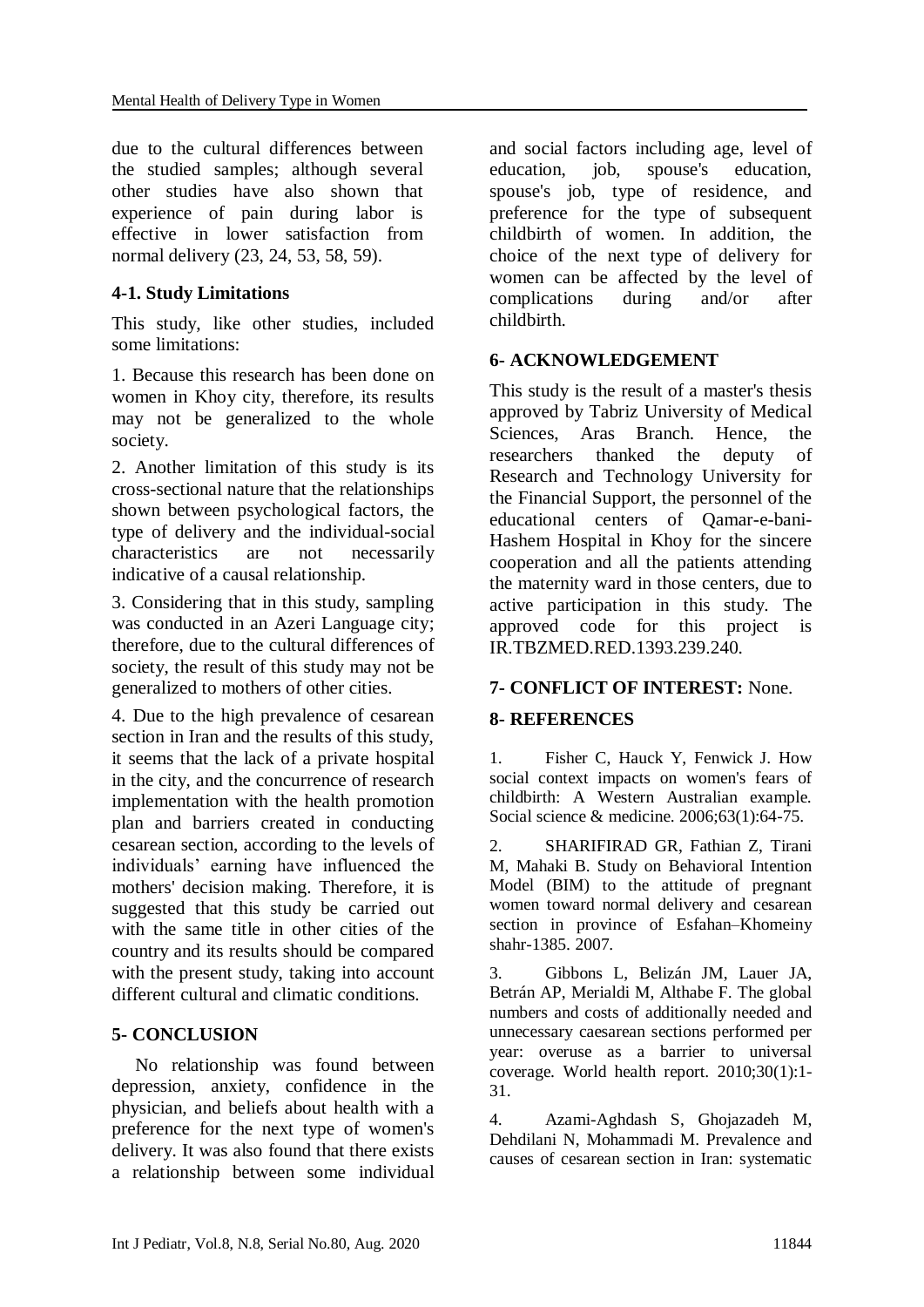review and meta-analysis. Iranian journal of public health. 2014;43(5):545.

5. Burt VK, Hendrick VC. Clinical manual of women's mental health: American Psychiatric Pub; 2007.

6. Rothenberg KH. National Institutes of Health State-of-the-Science Conference Statement: Cesarean Delivery on Maternal Request. 107 Obstetrics and Gynecology, 2006.

7. Wiklund I, Edman G, Andolf E. Cesarean section on maternal request: reasons for the request, self-estimated health, expectations, experience of birth and signs of depression among first‐time mothers. Acta obstetricia et gynecologica Scandinavica. 2007;86(4):451-6.

8. Althabe F, Sosa C, Belizán JM, Gibbons L, Jacquerioz F, Bergel E. Cesarean section rates and maternal and neonatal mortality in low‐, medium‐, and high‐income countries: an ecological study. Birth. 2006;33(4):270-7.

9. Belizán JM, Althabe F, Cafferata ML. Health consequences of the increasing caesarean section rates. Epidemiology. 2007;18(4):485-6.

10. Cunningham F, Leveno K, Bloom S, Hauth J, Rouse D, Spong C. Williams Obstetrics 23rd Edition McGraw Hill. New York. 2010;2010.

11. Javad NM, Afshari P, Montazeri S, Latifi S. The effect of continuous labor support by accompanying person during labor process. 2008.

12. Lundgren I. Swedish women's experiences of doula support during childbirth. Midwifery. 2010;26(2):173-80.

13. Hassanpoor S BS. Preferable Method of Childbirth and Effective Factors Pregnant Females Point of View Approaching Prenatal Care Clinic in Alzahra Hospital of Tabriz. Nursing and Midwifery Journal of Tabriz. 2010;3(10):51-6.

14. Bahl R, Strachan B, Murphy DJ. Outcome of subsequent pregnancy three years after previous operative delivery in the second stage of labour: cohort study. BMJ. 2004;328(7435):311.

15. Pang SM, Leung DT, Leung T, Lai C, Lau T, Chung TK. Determinants of preference for elective caesarean section in Hong Kong Chinese pregnant women. Hong Kong Medical Journal. 2007;13(2):100.

16. Doering SG, Entwisle DR, Quinlan D. Modeling the quality of women's birth experience. Journal of Health and Social Behavior. 1980:12-21.

17. Goodman P, Mackey MC, Tavakoli AS. Factors related to childbirth satisfaction. Journal of advanced nursing. 2004;46(2):212- 9.

18. Woods RK, Dellinger EP. Current guidelines for antibiotic prophylaxis of surgical wounds. American family physician. 1998;57(11):2731.

19. Moshki M, Ghofranipour F, Hajizadeh E, Azadfallah P. Validity and reliability of the multidimensional health locus of control scale for college students. BMC Public health. 2007;7(1):295.

20. Moshki M, Noori SM, Peyman N. Association of health locus control theory and self-esteem with physical activity in university students. 2009.

21. Bramadat IJ, Driedger M. Satisfaction with childbirth: theories and methods of measurement. Birth. 1993;20(1):22-9.

22. Gibbins J, Thomson AM. Women's expectations and experiences of childbirth. Midwifery. 2001;17(4):302-13.

23. Green JM. Expectations and experiences of pain in labor: findings from a large prospective study. Birth. 1993;20(2):65- 72.

24. Humenick SS. Mastery: The key to childbirth satisfaction? A review. Birth. 1981;8(2):79-83.

25. Kabakian-Khasholian T, Campbell O, Shediac-Rizkallah M, Ghorayeb F. Women's experiences of maternity care: satisfaction or passivity? Social science and medicine. 2000;51(1):103-13.

26. Mancuso A, De Vivo A, Fanara G, Settineri S, Triolo O, Giacobbe A. Women's preference on mode of delivery in Southern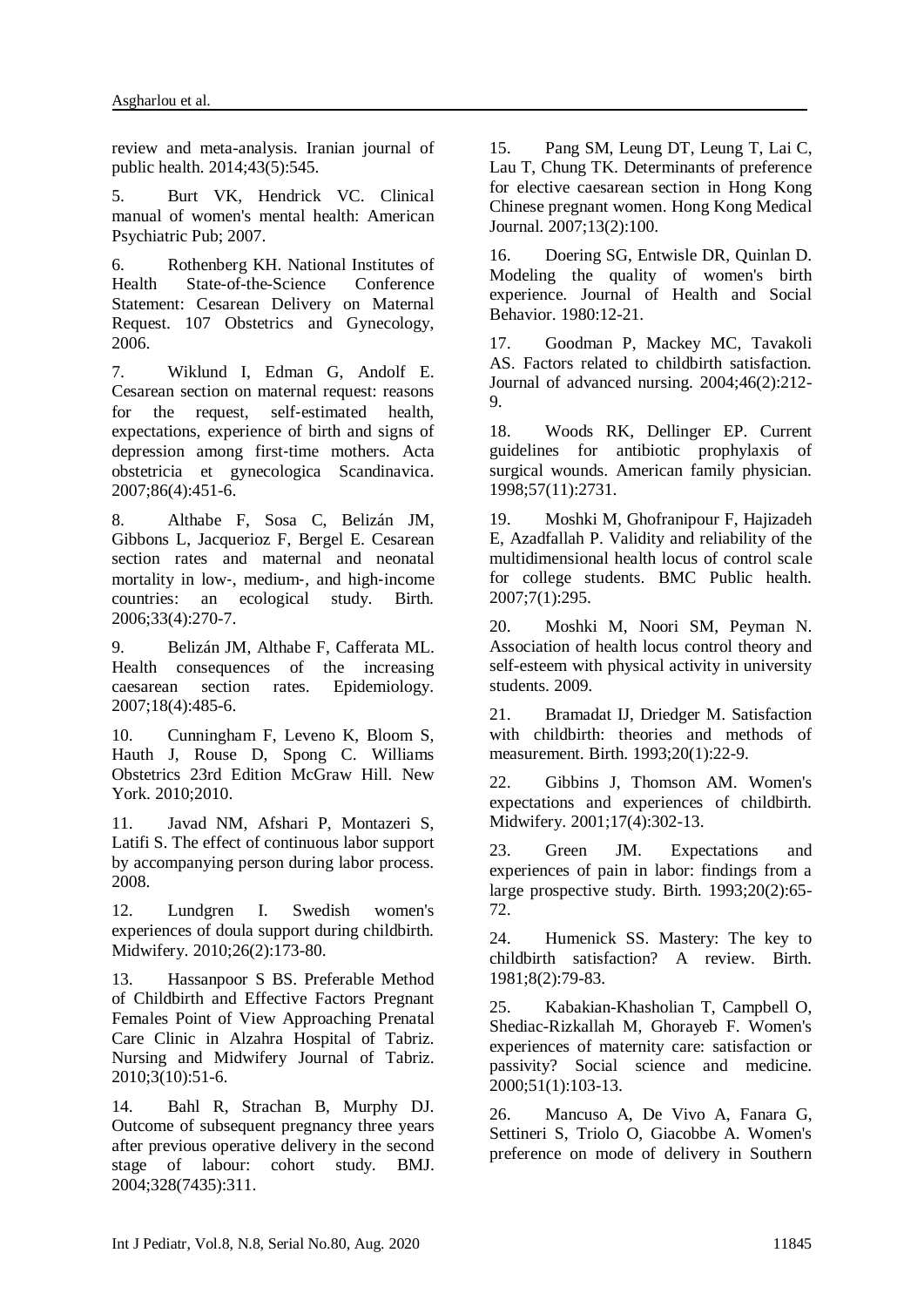Italy. Acta obstetricia et gynecologica Scandinavica. 2006;85(6):694-9.

27. Davenport-Slack B, Boylan CH. Psychological correlates of childbirth pain. Psychosomatic medicine. 1974.

28. Haines HM, Rubertsson C, Pallant JF, Hildingsson I. The influence of women's fear, attitudes and beliefs of childbirth on mode and experience of birth. BMC Pregnancy and childbirth. 2012;12(1):55.

29. Huizink AC, Mulder EJ, de Medina PGR, Visser GH, Buitelaar JK. Is pregnancy anxiety a distinctive syndrome? Early human development. 2004;79(2):81-91.

30. Righetti-Veltema M, Conne-Perréard E, Bousquet A, Manzano J. Risk factors and predictive signs of postpartum depression. Journal of affective disorders. 1998;49(3):167- 80.

31. Zaers S, Waschke M, Ehlert U. Depressive symptoms and symptoms of posttraumatic stress disorder in women after childbirth. Journal of Psychosomatic Obstetrics & Gynecology. 2008;29(1):61-71.

32. Ballard C, Stanley A, Brockington I. Post-traumatic stress disorder (PTSD) after childbirth. The British Journal of Psychiatry. 1995;166(4):525-8.

33. Parfitt YM, Ayers S. The effect of post‐natal symptoms of post‐traumatic stress and depression on the couple's relationship and parent–baby bond. Journal of Reproductive and Infant Psychology. 2009;27(2):127-42.

34. Gottvall K, Waldenström U. Does a traumatic birth experience have an impact on future reproduction? BJOG: An International Journal of Obstetrics and Gynaecology. 2002;109(3):254-60.

35. McMahon CA, Boivin J, Gibson FL, Fisher JR, Hammarberg K, Wynter K, et al. Older first-time mothers and early postpartum depression: a prospective cohort study of women conceiving spontaneously or with assisted reproductive technologies. Fertility and sterility. 2011;96(5):1218-24.

36. Thom DH, Wong ST, Guzman D, Wu A, Penko J, Miaskowski C, et al. Physician trust in the patient: development and validation of a new measure. The Annals of Family Medicine. 2011;9(2):148-54.

37. Kaplan SH, Greenfield S, Ware Jr JE. Assessing the effects of physician-patient interactions on the outcomes of chronic disease. Medical care. 1989:S110-S27.

38. Martin KD, Roter DL, Beach MC, Carson KA, Cooper LA. Physician communication behaviors and trust among black and white patients with hypertension. Medical care. 2013;51(2):151.

39. Stewart M, Brown JB, Boon H, Galajda J, Meredith L, Sangster M. Evidence on patient-doctor communication. Cancer. 1999;25(1999):30.

40. Zolnierek KBH, DiMatteo MR. Physician communication and patient adherence to treatment: a meta-analysis. Medical care. 2009;47(8):826.

41. Watson W, Stewart D. Postpartum adjustment: Helping families survive during the first year. Part 1. Patient Care. 2005;16(1):58-64.

42. Moshki M, Ghofranipour F, Azadfallah P, Hajizadeh E. Validity and reliability of the multidimensional health locus of control (Form B) scale in Iranian medical students. The Horizon of Medical Sciences. 2006;12(1):33-42.

43. Montazeri A, Torkan B, Omidvari S. The Edinburgh Postnatal Depression Scale (EPDS): translation and validation study of the Iranian version. BMC psychiatry. 2007;7(1):11.

44. Mahram B. The manual anxiety inventory (Spiel Berger Stat-Trait). Journal of Mashhad University of Psychology Sciences. 1995;34:4-9.

45. Trust NHaSC. Best Maternity Care Best Practice A Strategy for the Maternity Service.2009.

46. Chadzopulu A, Adraniotis J, Eurframidu E. Patient's trust in their physicians of the obstetrics and gynecology departments in Grecce. Prog Health Sci. 2011;1(2):46-51.

47. Anderson LA, Dedrick RF. Development of the Trust in Physician scale: a